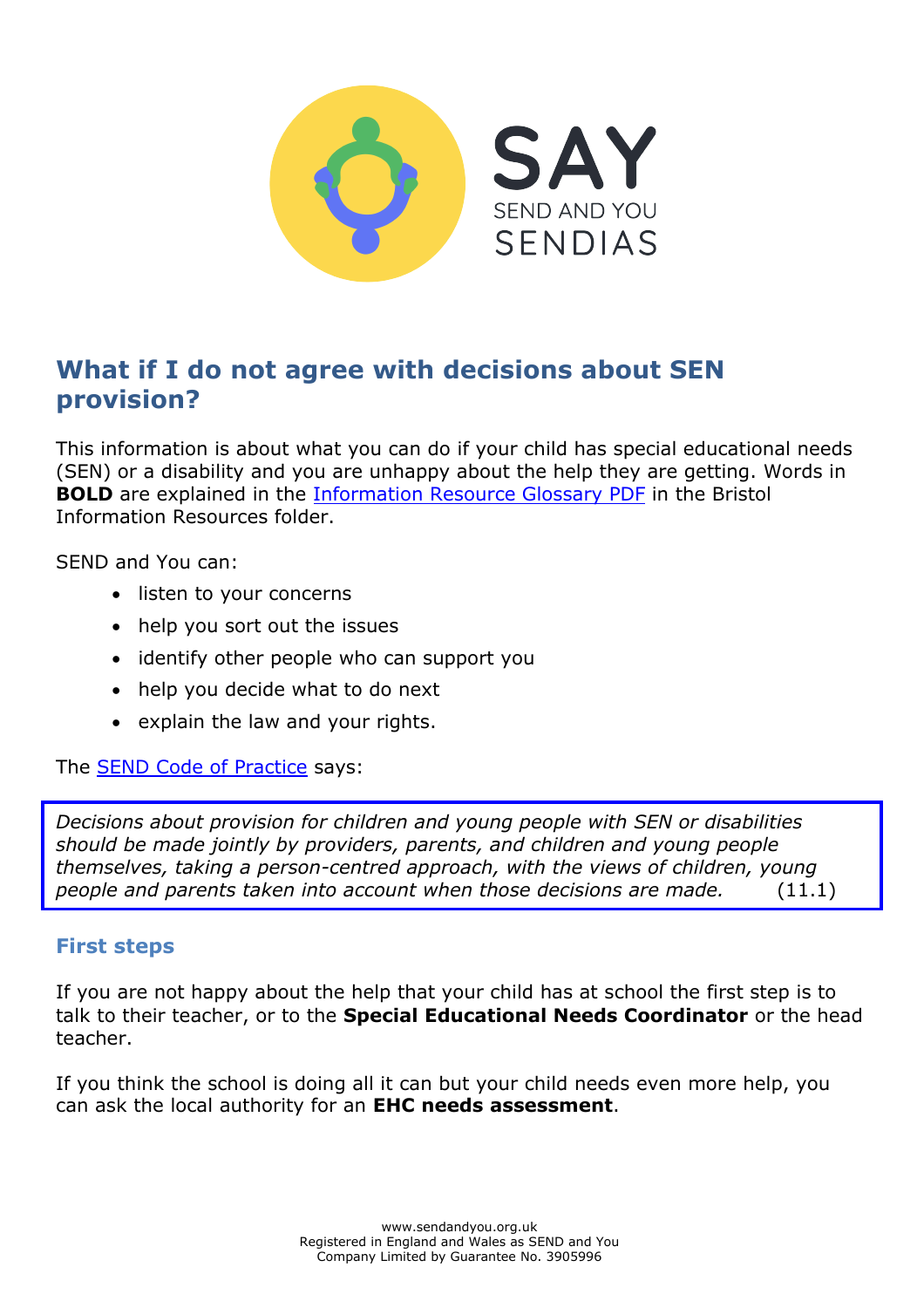If your child has an Education, Health and Care plan you can also call Bristol City Council's Special Educational Needs (SEN) Team on 0117 922 3700 or email [sen@bristol.gov.uk.](mailto:sen@bristol.gov.uk)

SEND and You can help you prepare for and attend a meeting. If you still have concerns we can help you decide what to do next.

### **What next?**

If you still have a problem you might be able to:

- seek some help to put your concerns forward
- make a complaint
- ask for independent disagreement resolution or mediation
- appeal against a decision.

SEND and You can tell you more about each of these and help you decide what to do.

# **Seeking help**

It might be helpful to ask a friend or relative to attend a meeting with you. It is a good idea to keep notes or have records of what the school has done and has told you.

SEND and You can give you impartial information and advice about possible ways forward.

SEND and You might also be able to offer you independent support, or tell you about local or national groups that provide information and advice.

#### **Making a complaint**

If you think that the school, college or Bristol City Council could do more, you can complain using their complaints procedure. They will send you a form if you ask for it. You will usually need to:

- have tried to resolve your complaint by speaking to the right people
- put your complaint in writing, using the word 'complaint'
- be clear about all the issues you want resolved
- state what you want to happen
- give a reasonable time by which you would like a response.

If you are not happy with the outcome of making a complaint, or feel that it has not been dealt with properly, SEND and You can give you information on what to do next.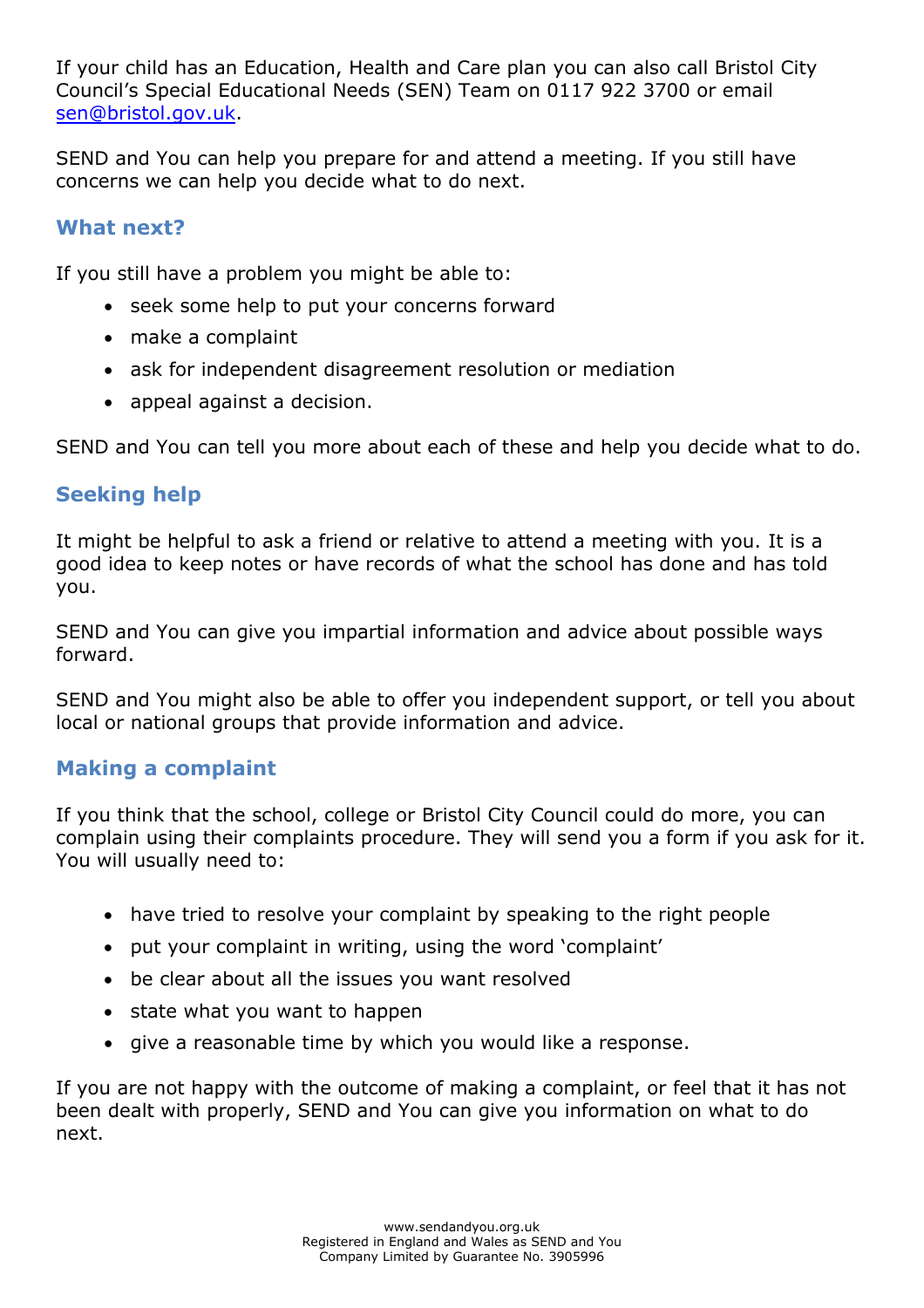You can find out more about complaints procedures in the [SEND Code of Practice](https://www.gov.uk/government/publications/send-code-of-practice-0-to-25) sections 11.2 and 11.67 to 11.111. If you want help to understand the different procedures, or advice on which to use, please contact Supportive Parents.

### **Disagreement resolution**

Many disagreements can be sorted out by talking with the school, college, local authority, or, for health services, the Clinical Commissioning Group.

The **SEND Code of Practice** says:

*Decisions about provision for children and young people with SEN should be made as soon as possible. In most cases this will be achieved by early years providers, schools, colleges, local authorities and clinical commissioning groups (CCGs) working closely together and agreeing what should be provided with parents and young people.* (11.3)

Sometimes it can be difficult to reach agreement. SEND and You can help you by providing impartial information, advice and support.

#### The [SEND Code of Practice](https://www.gov.uk/government/publications/send-code-of-practice-0-to-25) says:

*Local authorities must make disagreement resolution services available to parents and young people. Use of the disagreement resolution services is voluntary and has to be with the agreement of all parties. The service, while commissioned by it, must be independent of the local authority – no-one who is directly employed by a local authority can provide disagreement resolution services.* (11.6)

Global Mediation is an independent service that will provide a trained mediator to facilitate a discussion. The purpose is to look for a way forward that all the parties accept. The service is free and confidential - and you can choose whether to use it. Contact details for Global Mediation are on Page 5.

The disagreement resolution service is there to help resolve three kinds of disagreement between parents or young people and the organisations that are responsible for making provision for children and young people with special educational needs. These disagreements are about:

- how early years providers, schools and further education institutions carry out their duties for children and young people with SEN. For local authorities this includes keeping education and care provision under review, assessing needs and drawing up Education, Health and Care plans. For governing bodies and proprietors of schools it includes using their "best endeavours" to meet children and young people's SEN.
- the special educational provision made for a child or young person by early years providers, schools or further education institutions. This includes children and young people receiving **SEN support** and those with EHC plans.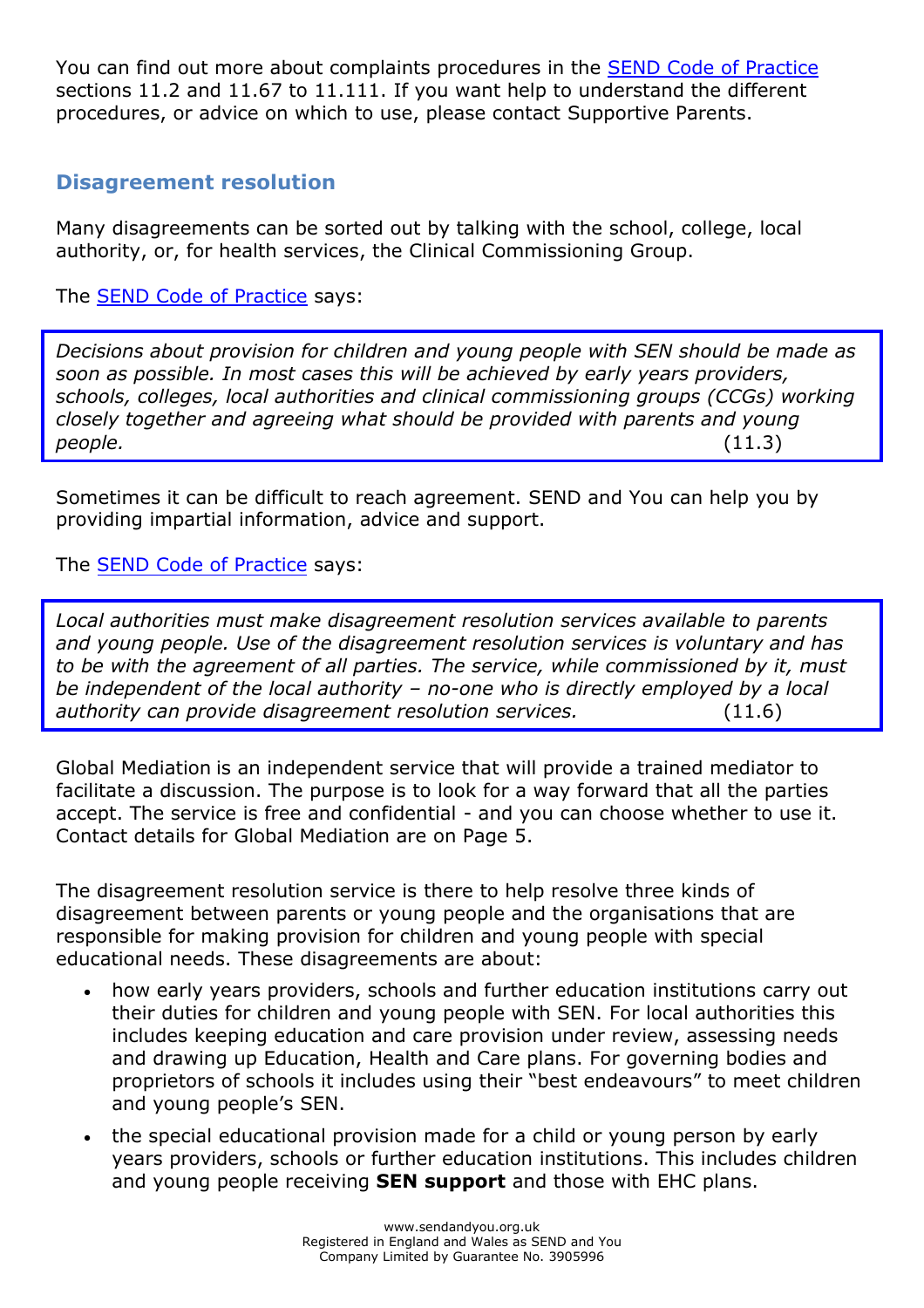health or social care provision when this is part of an **EHC needs assessment**, while EHC plans are being drawn up, reviewed or when children or young people are being reassessed.

Disagreement resolution services can also be used:

- during EHC needs assessments
- while EHC plans are drawn up
- while waiting for Tribunal appeals
- at review
- during reassessments.

SEND and You or Global Mediation can help you decide if independent disagreement resolution is the right way forward.

You can find out more about disagreement resolution services in the [SEND Code of](https://www.gov.uk/government/publications/send-code-of-practice-0-to-25) [Practice](https://www.gov.uk/government/publications/send-code-of-practice-0-to-25) sections 11.6 to 11.10.

# **Mediation**

Mediation is a type of disagreement resolution for disagreements that can be appealed to the Special Educational Needs and Disability Tribunal. The service is free and confidential.

The [SEND Code of Practice](https://www.gov.uk/government/publications/send-code-of-practice-0-to-25) says:

*If parents and young people want it to, mediation can take place following decisions by a local authority not to carry out an EHC needs assessment, not to draw up an EHC plan, after they receive a final EHC plan or amended plan, following a decision not to amend an EHC plan or a decision to cease to maintain an EHC plan.*   $(11.13)$ 

If you wish to register an appeal with the **First Tier Tribunal (SEN and disability)**  you first have to consider whether to enter mediation and obtain a certificate saying you have considered it. This is called **mediation advice**. If you decide not to go into mediation and tell the mediation adviser, they will send you a certificate within three working days and you can then register your appeal. You do not have to go into mediation if you do not want to – you only have to consider whether to or not.

Your local authority must tell you about mediation and who to contact for the initial advice when they send you their decision. You must contact the mediation adviser within two months of getting the decision. Your time limit for appealing to the Tribunal is two months from the date of that decision, or one month from the date of the mediation certificate, whichever is the later.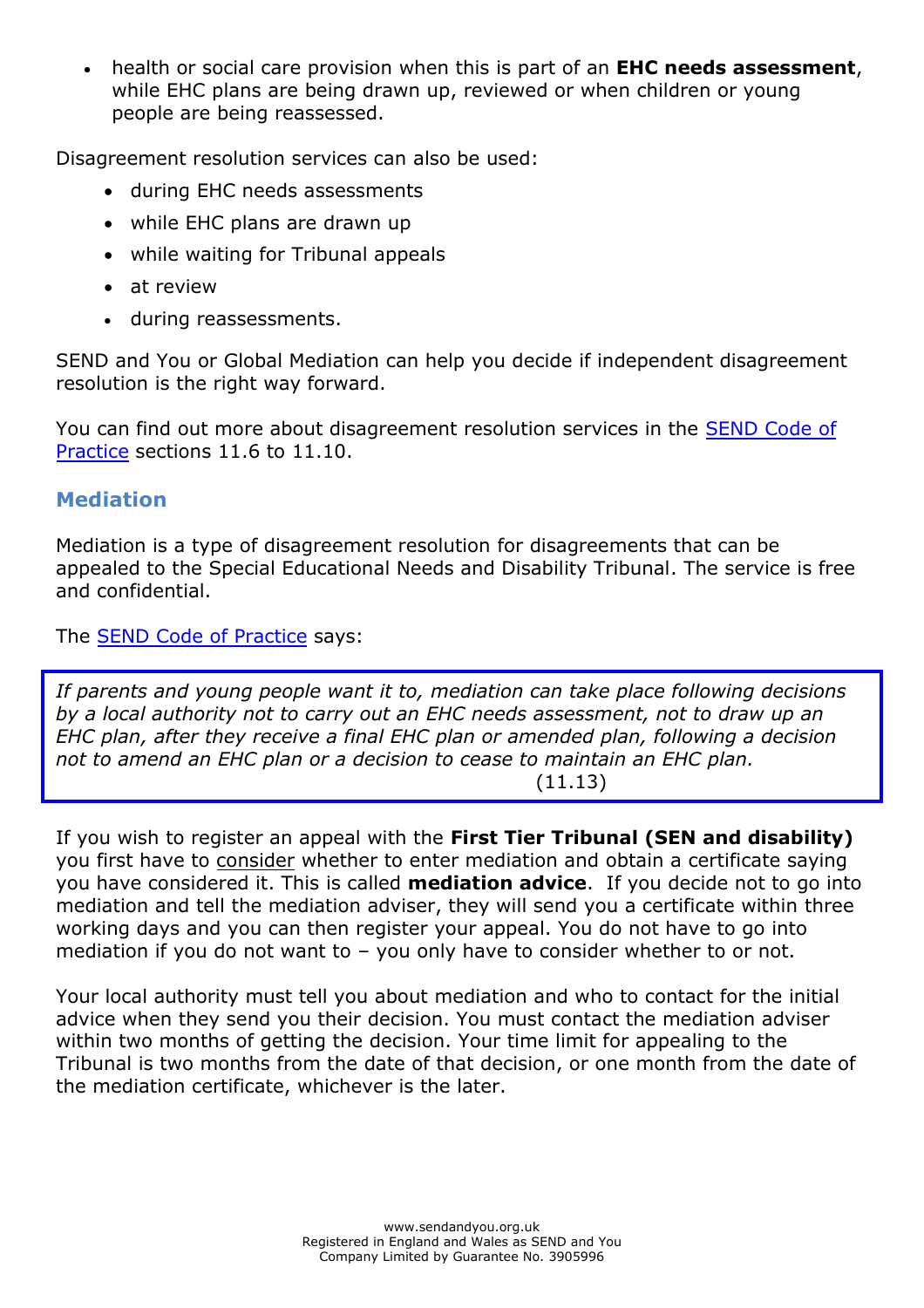There is one exception to this rule. You can register an appeal without considering mediation first if the appeal is only about the name of the school, or college, named on the plan, the type of school or college specified in the plan or the fact that no school or other institution is named.

If you choose mediation the local authority (or Clinical Commissioning Group) must take part. The meeting will be arranged within 30 days.

An independent mediator runs the meeting. When the meeting has finished the mediator issues you with a certificate within three working days. You need this certificate if you still want to register an appeal with the First Tier Tribunal. Your time limit for appealing to the Tribunal is two months from the date of the decision you disagree with, or one month from the date of the mediation certificate, whichever is the later.

Mediators must be trained and accredited and are independent of the local authority and Clinical Commissioning Group.

If you go over the two month deadline for considering mediation, or want to appeal without a certificate, the law says you can still approach the Tribunal to see if you can register your appeal.

SEND and You or Global Mediation can help you decide if mediation is the right way forward.

You can call Global Mediation on 0800 064 4488, email [sen@globalmediation.co.uk,](mailto:sen@globalmediation.co.uk)  or find out more at <https://www.globalmediation.co.uk/>

You can learn more about mediation in the [SEND Code of Practice](https://www.gov.uk/government/publications/send-code-of-practice-0-to-25) sections 11.13 to 11.38.

### **Do I have to choose between making a complaint, using disagreement resolution, appealing to the Tribunal and mediation?**

Usually you can follow more than one route. For example you can still make a complaint if you have already tried disagreement resolution. SEND and You can explain your rights and the different procedures.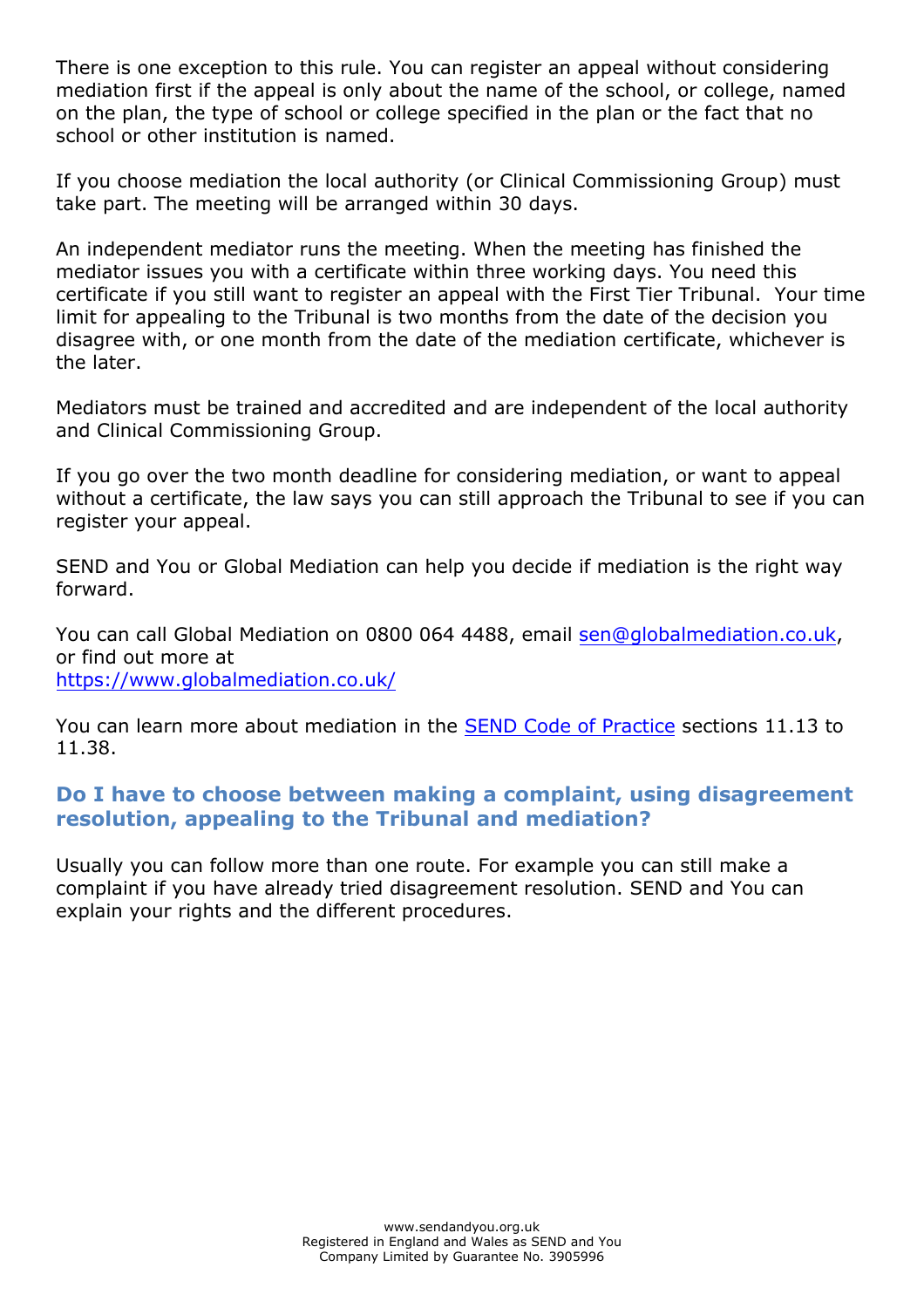# **Appeals**

The [SEND Code of Practice](https://www.gov.uk/government/publications/send-code-of-practice-0-to-25) says parents and young people can appeal to the Tribunal about:

- *a decision by a local authority not to carry out an EHC needs assessment or re-assessment*
- *a decision by a local authority that it is not necessary to issue an EHC plan following an assessment*
- *the description of a child or young person's SEN specified in an EHC plan, the special educational provision specified, the school or other institution or type of school or other institution (such as a mainstream school/college) specified in the plan or that no school or other institution is specified*
- *an amendment to these elements of the EHC plan*
- *a decision by a local authority not to amend an EHC plan following a review or re-assessment*
- *a decision by a local authority to cease to maintain an EHC plan (*11.45)

You can find out more about appeals to the Tribunal in the [SEND Code of Practice](https://www.gov.uk/government/publications/send-code-of-practice-0-to-25) sections 11.39 to 11.55.

SEND and You can explain the appeal process to you and provide impartial advice and support.

You can also appeal against a school exclusion, and again SEND and You can give you free, impartial and confidential information, advice and support.

### **Where can I get more information, advice or support?**

You can find out more about making a complaint about provision at your child's school on its website or by asking about its complaints procedure.

The **Local Offer,** published by the local authority, includes information about the arrangements for resolving disagreements and for mediation, and details about making complaints. It also tells you about your right to appeal to the Tribunal. You can find the Bristol Local Offer [here.](https://www.bristol.gov.uk/web/bristol-local-offer)

Chapter 11 of the [SEND Code of Practice](https://www.gov.uk/government/publications/send-code-of-practice-0-to-25) includes a lot more information about complaints procedures, disagreement resolution, mediation advice and mediation.

SEND and You can give you:

- information about complaints procedures, disagreement resolution and mediation
- advice about what to do if you are unhappy with the support the school or college is providing